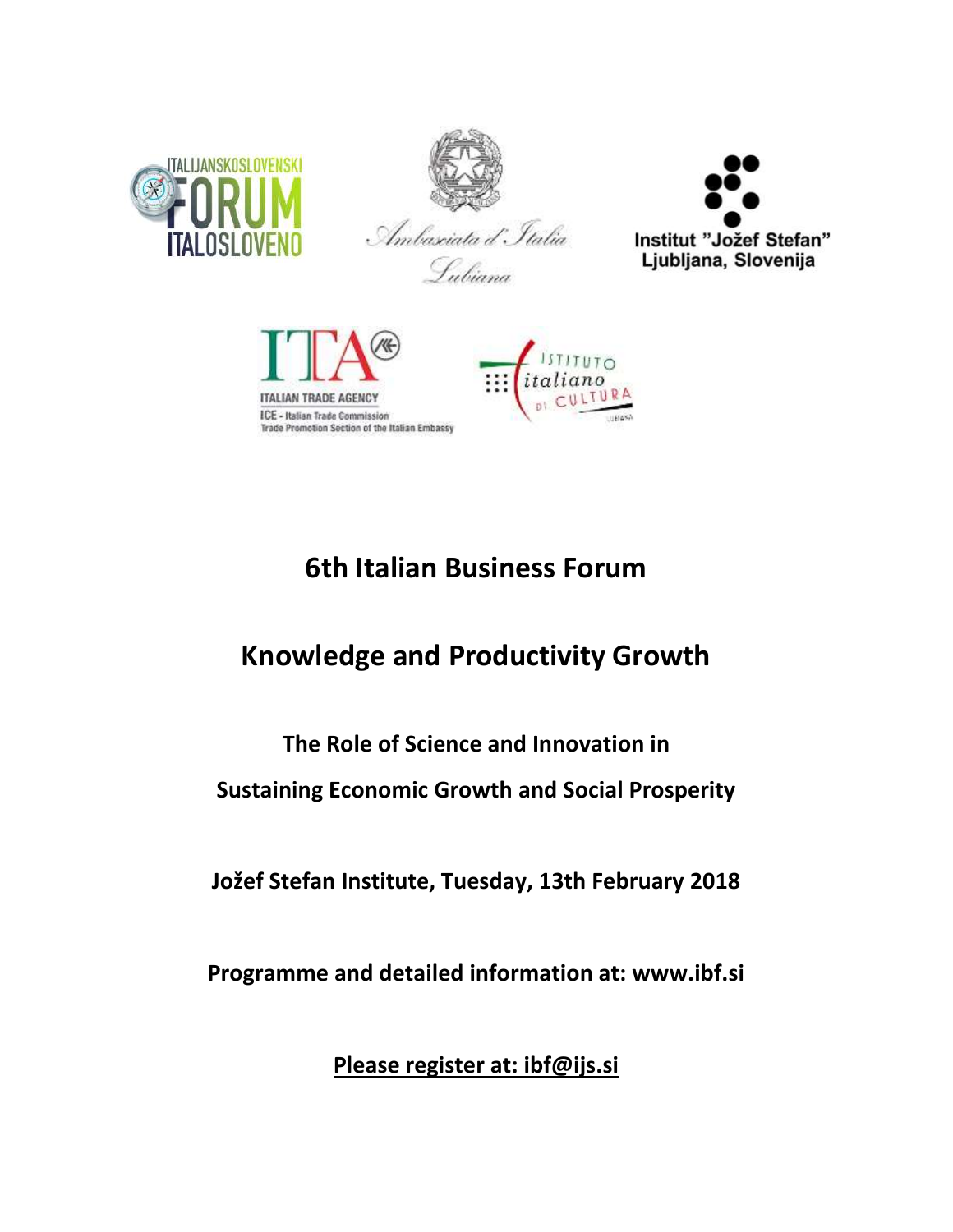# **Knowledge and Productivity Growth The Role of Science and Innovation in Sustaining Economic Growth and Social Prosperity**

### **Introduction and event concept of the 6th Italian Business Forum Jožef Stefan Institute, Tuesday, 13th February 2018**

The sixth edition of the Italian Business Forum (IBF), entitled **Knowledge and Productivity Growth – the Role of Science and Innovation in Sustaining Economic Growth and Social Prosperity**, is here. Our regular annual event is the result of a fruitful ongoing partnership between the Embassy of Italy, the Italian Trade Agency - ICE, the Jožef Stefan Institute and the Italian-Slovenian Forum, and this year it is taking place in Ljubljana on Tuesday, 13th February at the Jožef Štefan Institute.

**This year's event highlights the challenge of the sustainability of the restored economic growth across the European Union and, particularly, in Italy and Slovenia.** A decade of economic crisis and slowdown has in many ways widened the gap between the EU member states, particularly the capacity of their respective economies and societies at large to re-create prosperous, innovation-orientated environments. This is reflected in even wider differences between European countries in their capacity to invest in science and R&D at governmental and private levels, than the current differences in key economic indicators, such as growth rates, employment or overall levels of investment activity. As a consequence, economically weaker countries are typically facing insufficient budgeting capacity in both the public and private spheres, as well as lacking policy mechanisms and industry activities to sustain economic growth through innovation. In other words, innovation capacity at the corporate, industry and general levels have become a critical category for progress, cohesion within the EU and the well-being of its citizens.

This event brings together excellent speakers from Italy and Slovenia, allowing for the exchange of views and best practices on a challenging aspect of our respective societies, which tackles issues related to

2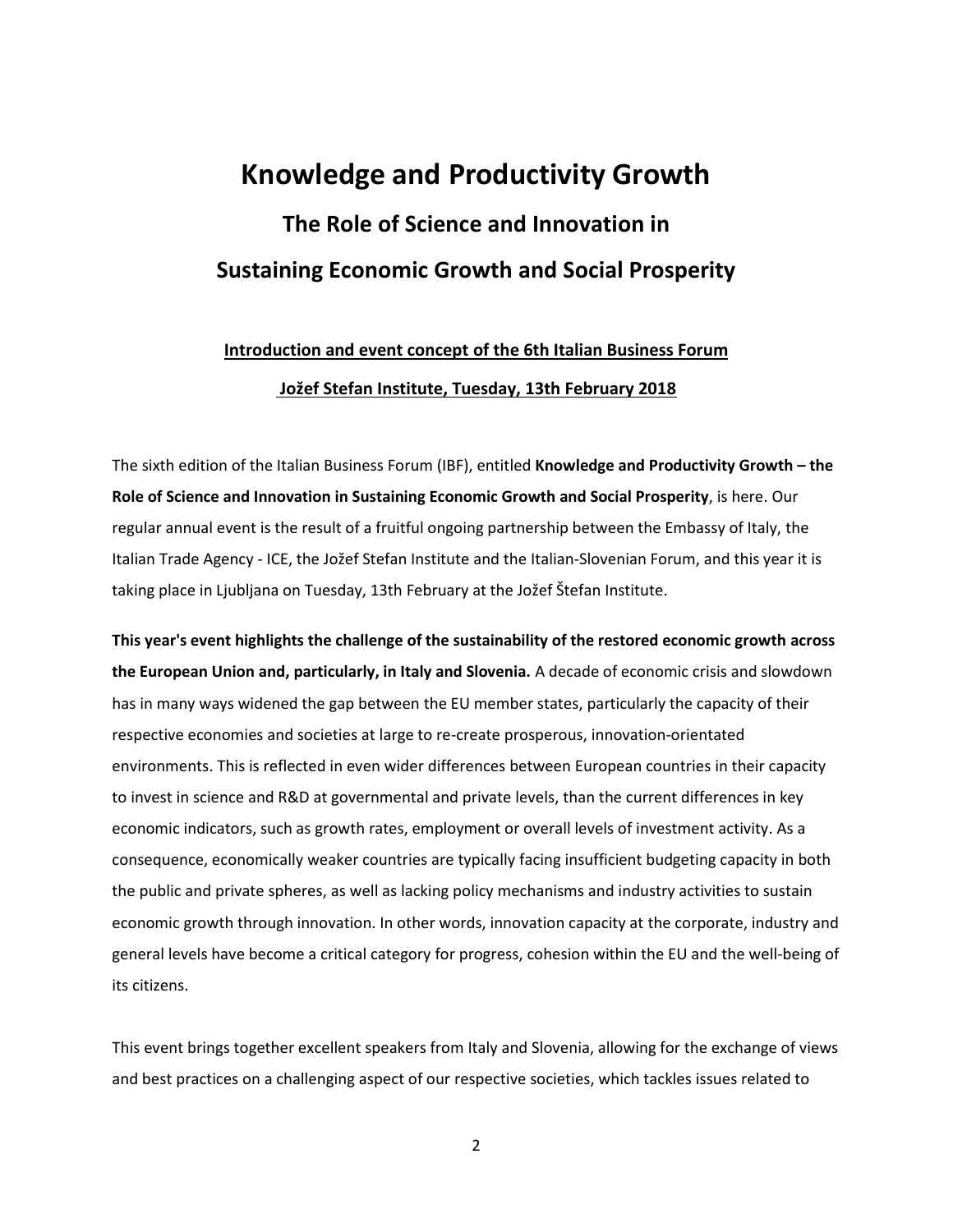fundamental transitions in almost all key industries, relevant across the entire Continent. The challenge of productivity growth in relation to science and innovation actually represents a starting point for longterm progress, fundamental as a vehicle for the improvement of social cohesiveness, job creation and social innovation. The aspect of productivity becomes even more crucial when we assume the context of sustainable development, which is inevitably becoming a paramount issue of the emerging global governance system, in which the European Union wants to play a leading role.

**This is not the first time that the IBF has addressed the issue of innovation, but perhaps this time the event concept contains the most ambitious of its many aspects.** Knowing that innovation is a comprehensive multi-layer process, we are looking forward to contributions from the representatives of the Governments of both countries, who will present the current challenges, legislative framework and targets on the horizon. A number of examples of best practice in the programme will depict the innovation landscape. All this serves the purpose of IBF: to bring the best practice of Italy and Slovenia closer together, exposing it to engage wider audiences, helping them to learn from each other and creating the conditions for even tighter cooperation between governments, experts, businesses and individuals from both countries, and all those engaged in the relationships between these two European neighbours.

Italian-Slovenian Forum (Italijansko-slovenski Forum italo-sloveno)

#### **Supporting partners**







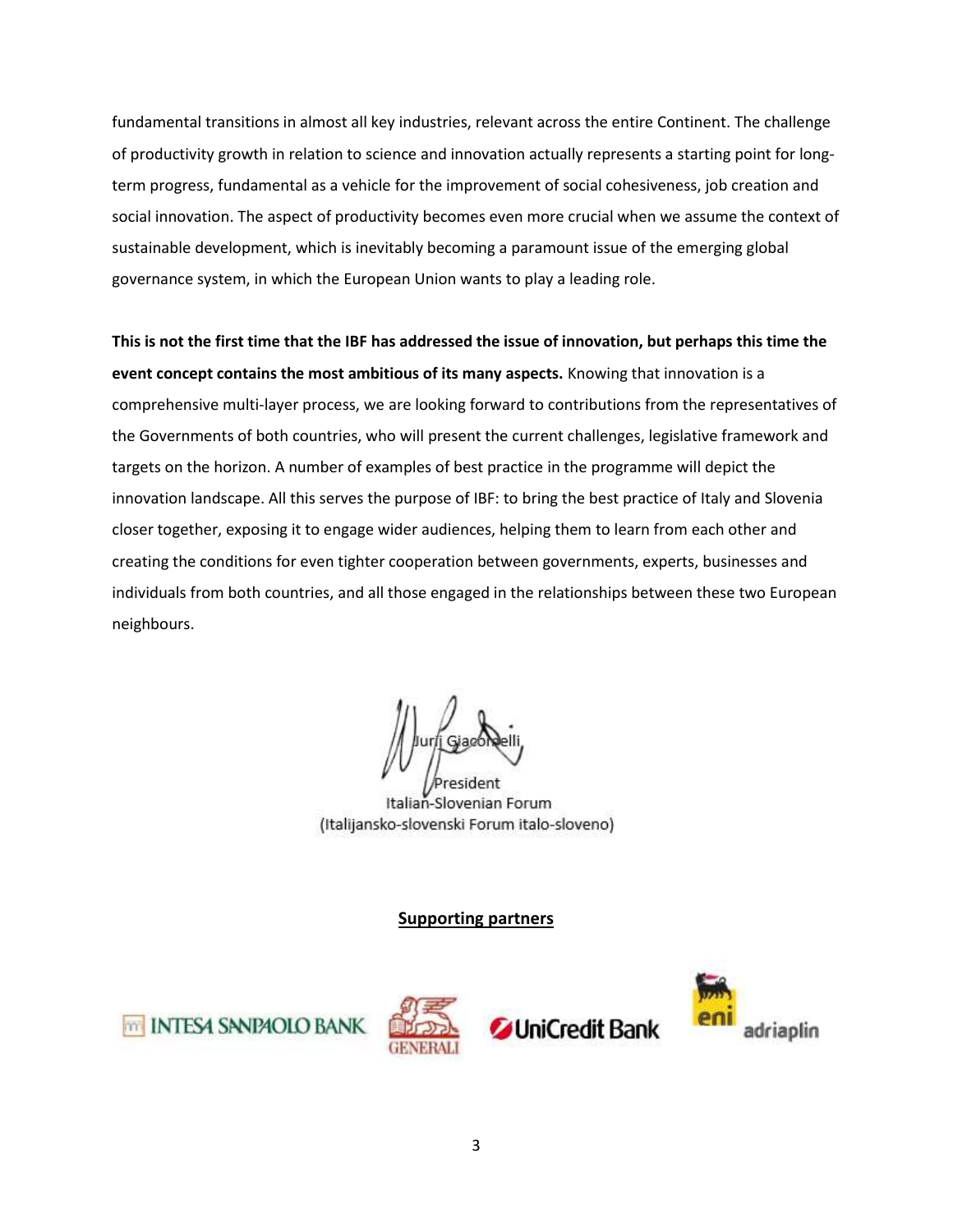## **Knowledge and Productivity Growth**

## **The Role of Science and Innovation in**

### **Sustaining Economic Growth and Social Prosperity**

## **Programme**

### **Introduction to the Programme: Institutional Framework and Experience Shared**

| 8.30                                      | Arrival of participants, registration, coffee                                                                  |                                                                                                              |
|-------------------------------------------|----------------------------------------------------------------------------------------------------------------|--------------------------------------------------------------------------------------------------------------|
| 9.00                                      | Welcome and introduction to the programme                                                                      | Jurij Giacomelli, President, Italijansko-slovenski Forum<br>italo-sloveno                                    |
|                                           |                                                                                                                | Prof. Jadran Lenarčič, Director, Jožef Stefan Institute                                                      |
| 9.10                                      | Productivity and innovation: companions in<br>sustaining economic growth                                       | H. E. Paolo Trichilo, Italian Ambassador to Slovenia                                                         |
| 9.20                                      | Employment, innovation and growth: the<br>Italian experience                                                   | <b>Giuliano Poletti, Minister for Labour and Social</b><br>Policies, Italy                                   |
| 9.35                                      | An overview of the Slovenian innovation<br>framework                                                           | Tadej Slapnik, State Secretary<br><b>Office of the Prime Minister, Slovenia</b>                              |
| 9.45                                      | Structural challenges in the Slovenian labour<br>market, skills for innovation and future of<br>work           | Peter Pogačar, State Secretary, Ministry of Labour,<br><b>Family, Social Affairs and Equal Opportunities</b> |
| Knowledge for Growth: the Role of Science |                                                                                                                |                                                                                                              |
| 10.00                                     | <b>Investment, innovation and European</b><br>economic development: a view from Italy<br><b>Keynote Speech</b> | Dr. Andrea Goldstein, Chief Economist, Nomisma                                                               |
| 10.20                                     | <b>Short Break</b>                                                                                             |                                                                                                              |
| 10.35                                     | Challenges of research institutes in Slovenia -<br>a comparative approach                                      | Prof. Jadran Lenarčič, Director, Jožef Stefan Institute                                                      |
| 10.50                                     | The role of distributed science in Italy                                                                       | <b>Prof. Maurizio Fermeglia, Dean, University of Trieste</b>                                                 |